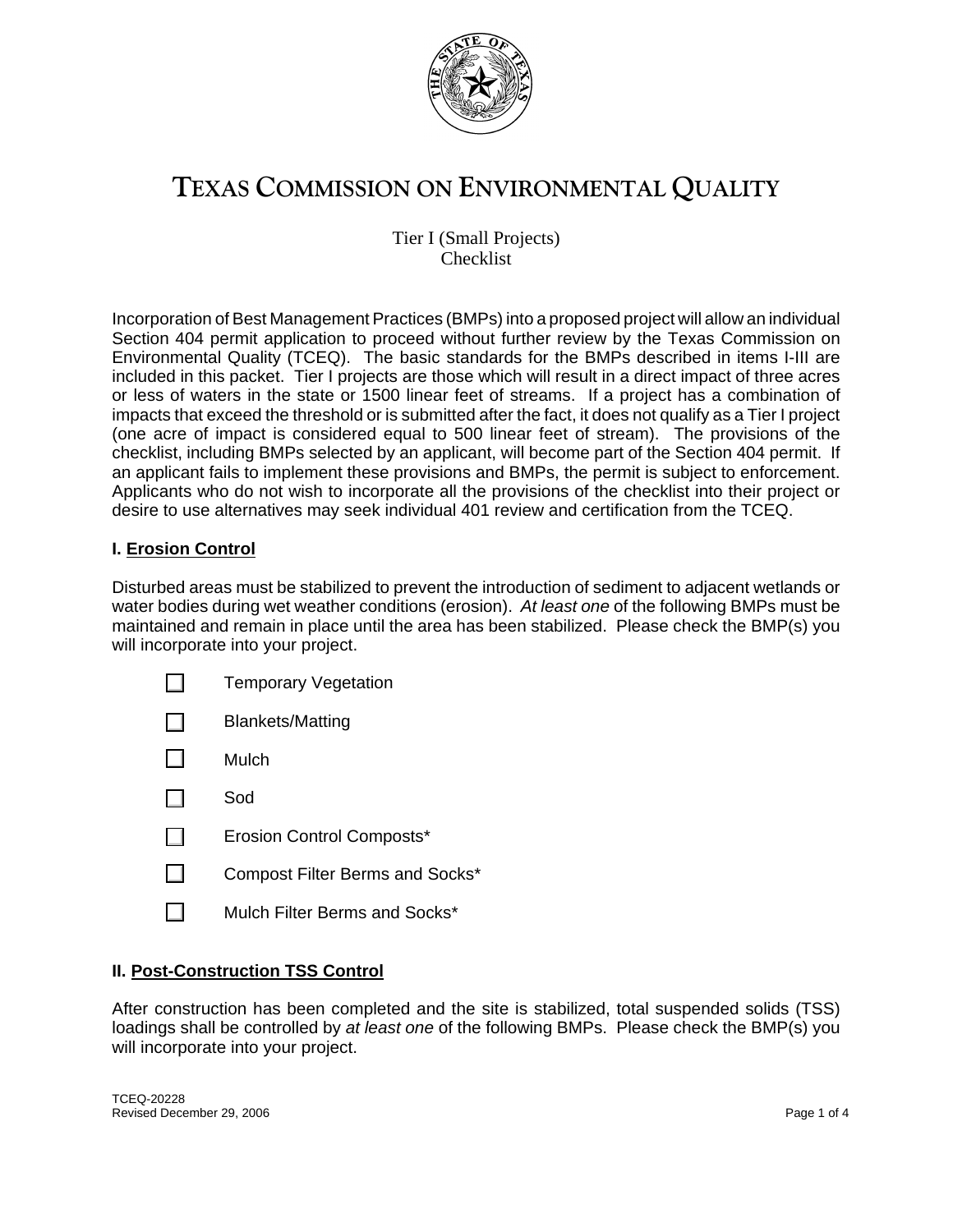| Retention/Irrigation |  |
|----------------------|--|
|----------------------|--|

- $\Box$  Extended Detention Basin
- $\Box$  Vegetative Filter Strips
- $\Box$  Constructed Wetlands
- $\Box$  Wet Basins

## **III. Sedimentation Control**

Prior to project initiation, the project area must be isolated from adjacent wetlands and water bodies by the use of BMPs to confine sediment. *At least one* of the following BMPs must be maintained and remain in place until project completion. Please check the BMP(s) you will incorporate into your project.

| Sand Bag Berm                          |
|----------------------------------------|
| Silt Fence                             |
| <b>Triangular Filter Dike</b>          |
| Rock Berm                              |
| Hay Bale Dike                          |
| <b>Erosion Control Compost*</b>        |
| <b>Compost Filter Berms and Socks*</b> |
| Mulch Filter Berms and Socks*          |

Dredged material shall be placed in such a manner that prevents sediment runoff into water in the state, including wetlands. Water bodies can be isolated by the use of one or more of the required BMPs identified for sedimentation control. These BMPs must be maintained and remain in place until the dredged material is stabilized.

Hydraulically dredged material shall be disposed of in contained disposal areas. Effluent from contained disposal areas shall not exceed a TSS concentration of 300 mg/L.

#### **IV. Contaminated Dredge Material**

If contaminated dredge material that was not anticipated or provided for in the permit application is encountered during dredging, operations shall cease immediately. Pursuant to § 26.039 (b) of the Texas Water Code, the individual operating or responsible for the dredging operations shall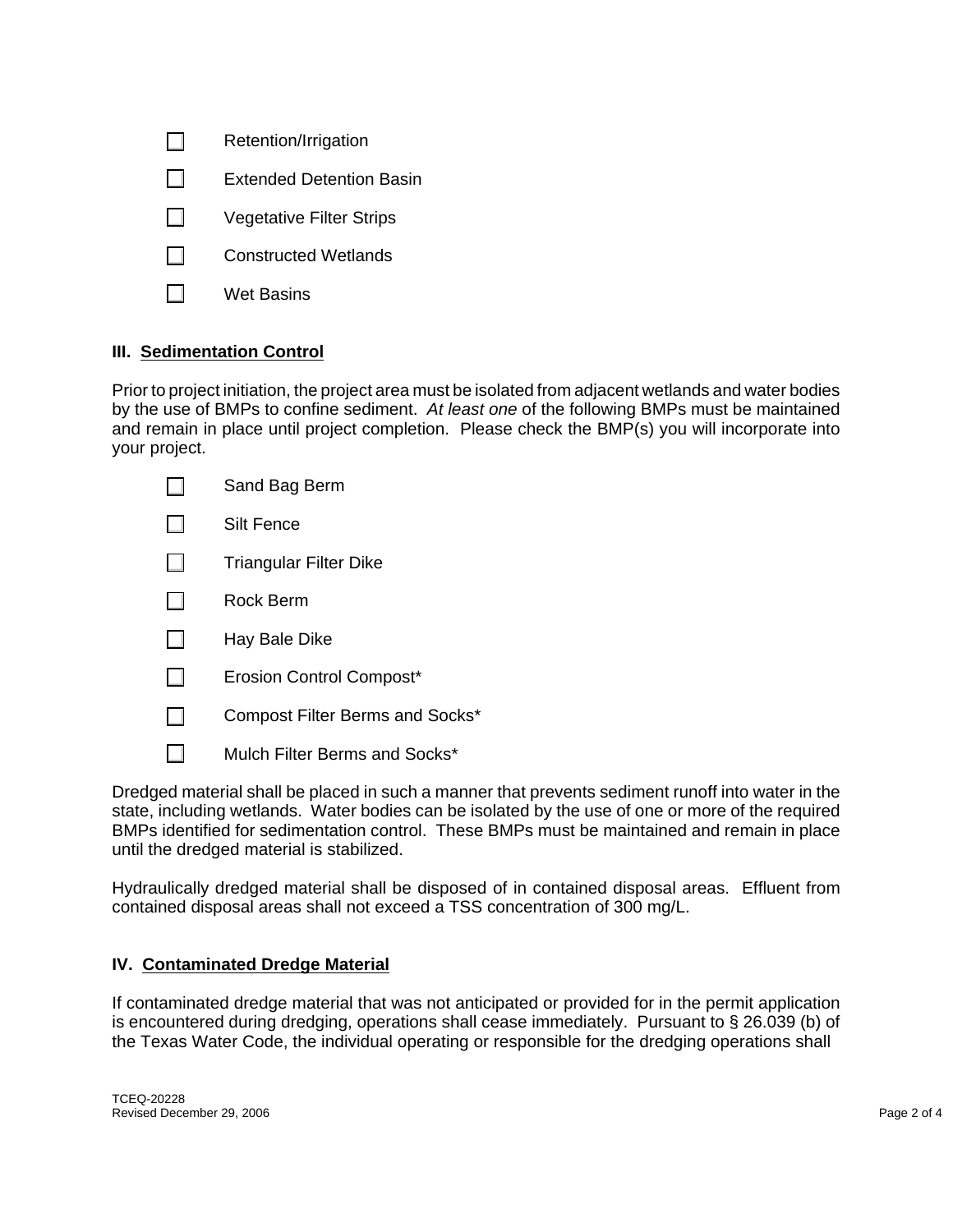notify the commission's emergency response team at (512)463-7727 as soon as possible, and not later than 24 hours after the discovery of the material. The applicant shall also notify the U.S. Army Corps of Engineers (Corps) that activities have been temporarily halted. Contaminated dredge material shall be remediated or disposed of in accordance with TCEQ rules. Dredging activities shall not be resumed until authorized in writing by the Commission.

"Contaminated dredge material" is defined as dredge material which has been chemically, physically, or biologically altered by man-made or man-induced contaminants which include, but not limited to "solid waste", "hazardous waste", and "hazardous waste constituent" as those terms are defined by 30 Texas Administration Code (TAC) Chapter 335, "Pollutants" as defined by Texas Water Code § 26.001 and "Hazardous Substances" as defined in the Texas Health and Safety Code, §361.003.

## **V. Wetland Mitigation Requirements**

Where wetland mitigation is determined to be necessary by the Corps, the applicant must satisfy the minimum success criteria established by the Corps including wetland hydrology, hydrophytic vegetation, and two years of monitoring. If that criteria includes less than two years of monitoring, the applicant may request water quality certification under Section 401.

## **\*VI. Compost Requirements**

New types of erosion control compost (ECC) and compost and mulch filter berms and socks are continuously being developed. The Texas Department of Transportation (TxDOT) has established minimum performance standards which must be met for any products seeking to be approved for use within any of TxDOT's construction or maintenance activities. Material used within any TxDOT construction or maintenance activities must meet material specifications in accordance with current TxDOT specifications. TxDOT maintains a website at [http://www.dot.state.tx.us/services/general\\_services/recycling/compost\\_on\\_row.htm](http://www.dot.state.tx.us/services/general_services/recycling/compost_on_row.htm) that provides information on Use of Compost and Shredded Wood on Rights of Way. This website also contains information on areas where the TCEQ restricts the use of certain compost products.

ECC and compost and mulch filter berms and socks used for projects not related to TxDOT should also be of quality materials by meeting performance standards and compost specification data. To ensure the quality of compost used as an ECC, products should meet all applicable state and federal regulations, including but not limited to the United States Environmental Protection Agency (USEPA) Code of Federal Regulations (CFR), Title 40, Part 503 Standards for Class A biosolids and Texas Natural Resource Conservation Commission (now named TCEQ) Health and Safety Regulations as defined in the TAC, Chapter 332, and all other relevant requirements for compost products outlined in TAC, Chapter 332. Testing requirements required by the TCEQ are defined in TAC Chapter 332, including Sections §332.71 Sampling and Analysis Requirements for Final Products and §332.72 Final Product Grades. Compost specification data approved by TxDOT are appropriate to use for ensuring the use of quality compost materials or for guidance.

Testing standards are dependent upon the intended use for the compost and ensures product safety, and product performance regarding the product's specific use. The appropriate compost sampling and testing protocols included in the United States Composting Council (USCC) Test